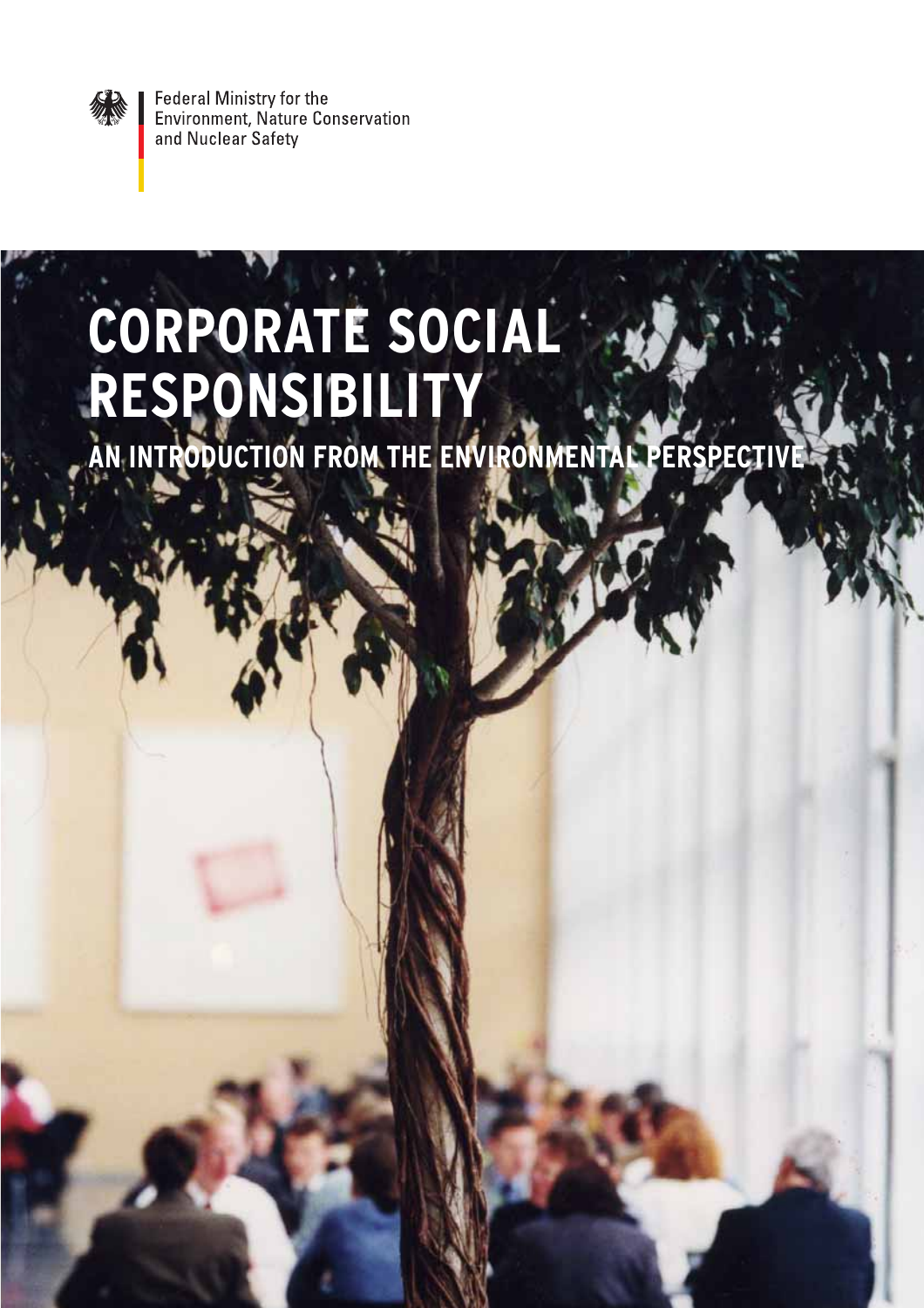# **Imprint** Publisher: Federal Ministry for the Environment, Nature Conservation and Nuclear Safety Public Relations Division D-11055 Berlin E-mail: service@bmu.bund.de Internet: www.bmu.de Project advisors: Peter Franz, Dr. Stefanie Pfahl Federal Ministry for the Environment, Nature Conservation and Nuclear Safety Editors: Sabine Braun future e.V. Ickstattstrasse 26 D-80469 München E-mail: muenchen@future-ev.de Internet: www.future-ev.de Thomas Loew Institute 4 Sustainability Ystader Str. 11 D-10437 Berlin E-mail: loew@4sustainability.org Internet: www.4sustainability.org Design: Artelier, München Printing: Denkmayr Druck & Design, Holzkirchen Photos: Cover: Falk Heller, München Page 8, 9, 15: Photocase.com Date: March 2006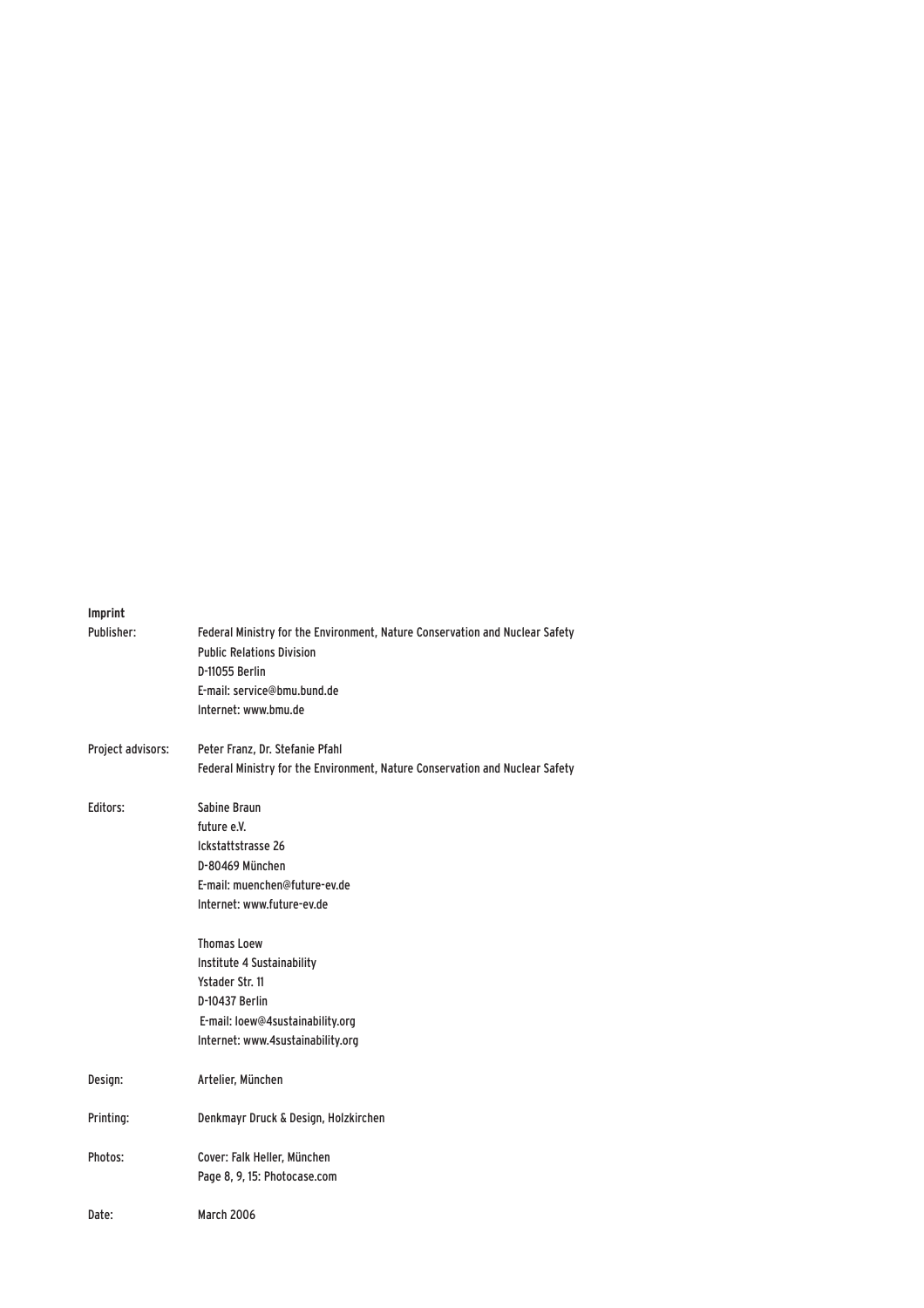

# **DEAR READER,**

Business affects all areas of life in society. How companies act has an enormous influence not just on the prospects of the individual, but also on the ability of society as a whole to realize its potential and shape a brighter future. Accordingly, entrepreneurial activity has always borne a pronounced responsibility for social develop-

ment. There is more to this responsibility, however, than shareholder value: companies are a part of society, and their conduct must address the totality of challenges with which society finds itself confronted. Expectations are growing as the public at large and, increasingly, the financial markets want to know not just what a company does with its profits, but also how it earns them.

A company that takes measures such as introducing environmental and sustainability management and regular sustainability reporting shows that it is ready to face up to these challenges. The future belongs to those companies that contribute actively to ethical and sustainable business leadership both in their home country and at their international sites: organizations fit for the future demonstrate sustainability leadership.

Corporate social responsibility (CSR) provides an intelligent way to combine economically viable development, social responsibility and conservation of natural resources. I encourage companies to embrace their responsibilities to society and the environment and to incorporate CSR into their business activities on a voluntary basis. Not only is this important for social cohesion, it is also good for business. After all, integrating CSR indisputably boosts acceptance of a company's operations and enhances its international reputation, and can also help it to open up fresh market opportunities, strengthen its innovative and competitive edge and create new jobs.

The German Federal Ministry for the Environment, Nature Conservation and Nuclear Safety has conducted a dialogue on CSR with representatives of companies in the major sectors, labour unions, consumers, trade associations and non-governmental organizations in order to build a common understanding about how CSR strategies can be implemented and what society expects to see achieved. CSR, it emerged, has equally important social and ecological facets and can make a significant contribution to sustainable development.

This brochure is intended to put the case for a more ambitious interpretation of CSR and also to build a bridge between this more demanding concept and the familiar existing measures for operational and product-related environmental protection – an area in which German business in many cases serves as a role model. It highlights the issues companies have to address, from operational environmental protection to the consideration of employee interests and responsibility for the supply chain, if they wish to integrate CSR into their core business. Examples already exist of how companies might like to tackle CSR and how it can be integrated into corporate organizations. The brochure contains practical guidance based on the strategies already used by companies today to show how this broad spectrum of challenges can be managed efficiently. It is hoped that these models will inspire others to tread the same path.

I am convinced that rigorous CSR deserves a place in any good corporate management system and that in future companies will have to learn to manage their performance in this area systematically simply in order to remain competitive. Finally, if the political sphere and society as a whole are to have confidence in the achievements reported, a company must ensure that whatever steps it takes to manage CSR are transparent and verifiable.

la priel

Sigmar Gabriel German Federal Minister for the Environment, Nature Conservation and Nuclear Safety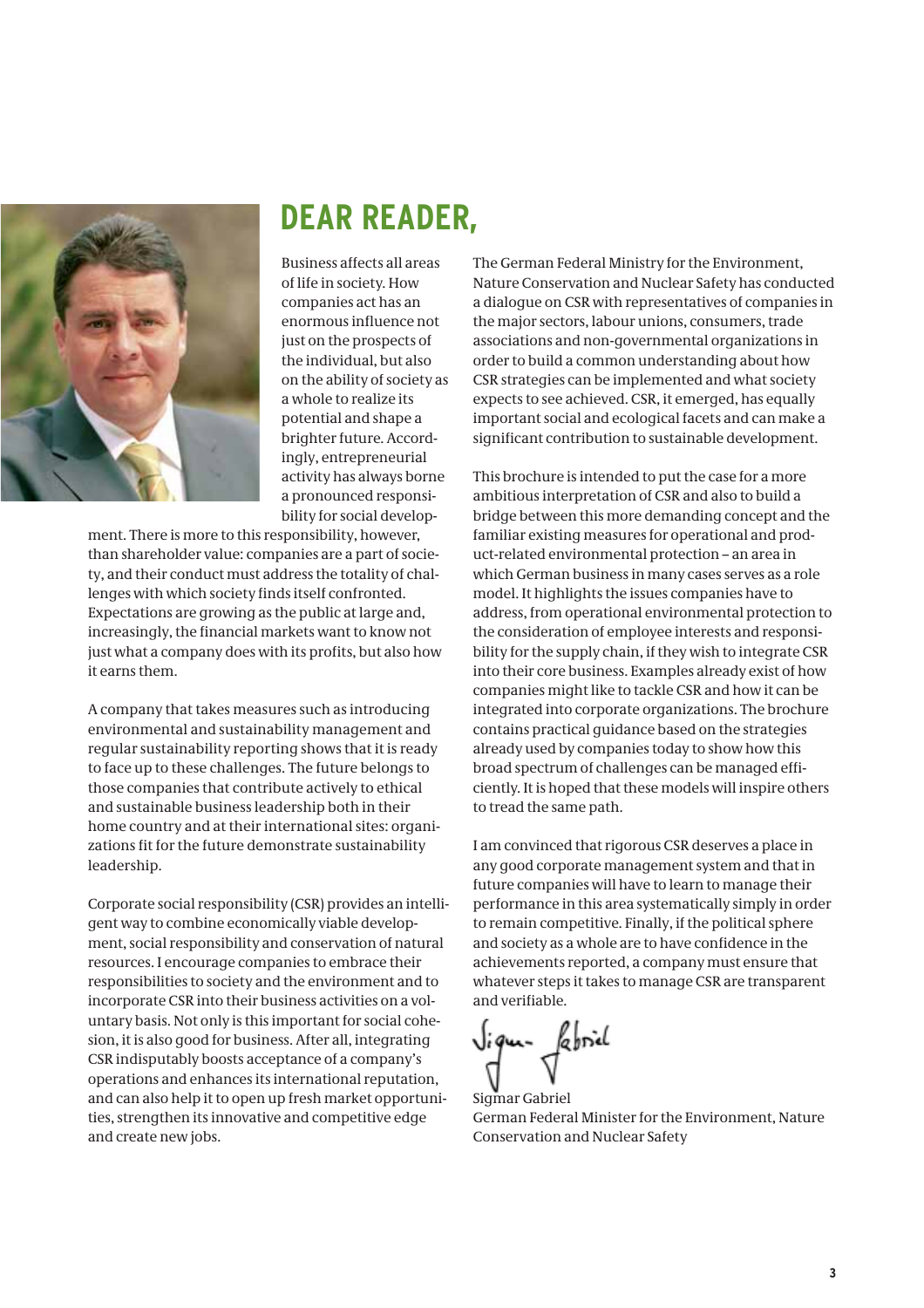# **CONTENTS**

|   | SOCIAL RESPONSIBILITY OF COMPANIES                    |    |
|---|-------------------------------------------------------|----|
|   |                                                       |    |
|   | Roots of CSR                                          |    |
|   | Environmental protection and sustainability           |    |
|   | European view of CSR                                  |    |
|   | CSR in Germany                                        |    |
|   | Areas of action for companies                         |    |
|   | Sharing responsibilities, creating obligations        |    |
| ▶ |                                                       | 09 |
|   | The OECD Guidelines for Multinational Enterprises     |    |
|   | A binding and reliable framework                      |    |
|   | A practical aid for CSR management                    |    |
|   | The OECD Guidelines as a minimum standard             |    |
| ▶ |                                                       |    |
|   | Establishment within the organisation                 |    |
|   | Creating principles and a program                     |    |
|   | Organising CSR and involving employee representatives |    |
|   |                                                       |    |
|   | Codes of conduct and their limitations                |    |
|   | The advantage of sector-specific solutions            |    |
|   | Making a contribution to global governance            |    |
| ь |                                                       |    |
|   | Dialog with stakeholders                              |    |
|   | Reporting requirements                                |    |
|   | Capital market - a key target group                   |    |
|   | Presenting achievements and providing transparency    |    |
|   |                                                       |    |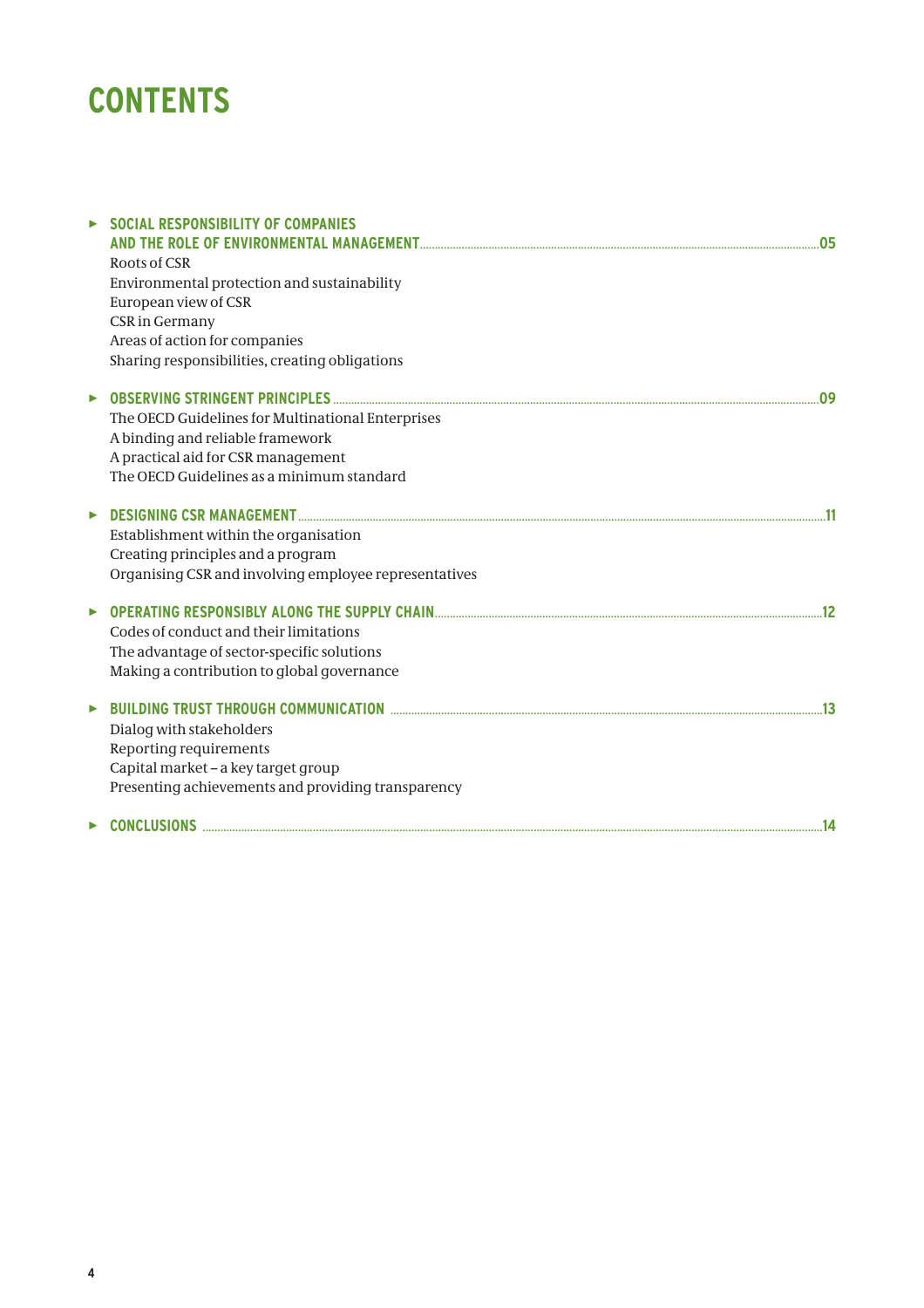# **SOCIAL RESPONSIBILITY OF COMPANIES AND THE ROLE OF ENVIRONMENTAL MANAGEMENT**

One of the many effects of globalisation on national economic and social systems and the public at large is raised expectations in the area of responsible business practices. Customers and consumers, investors, employees, the authorities, business partners, non-governmental organisations and other stakeholders now demand that companies take responsibility for the consequences of their actions.

As well as meeting the expectations of their stakeholders, companies that make real achievements in protecting the environment, ensuring the wellbeing of their employees and helping our society to develop sustainably are also serving their own immediate vital interests. They make themselves fit for the challenges of the future. Rapid change is the only constant in today's business environment. Key factors such as sales and procurement markets and population characteristics are evolving continuously. Companies that adjust to these developments and the associated expectations in their operating environment at an early stage promote acceptance of their actions, gain new competitive advantages and reduce their risk exposure. All this ultimately helps to safeguard their continued existence.

Hence a company's performance in sustainability matters has a material impact on its prospects for long-term commercial success. Today expectations of company management are much higher than they were 10 to 15 years ago. A poor assessment of sustainability performance is increasingly seen as evidence that management is indifferent to "non-financial issues" and therefore more susceptible to potential commercial risks.

Mindful of these changes, the financial markets too are beginning to pay more attention to concepts such as corporate social responsibility (CSR), sustainability and socially responsible investment (SRI). Also the outperformance of a number of SRI indexes is encouraging more and more conventional investors to also consider social and ecological company assessments as a way of further reducing their investment risk.

# **Roots of CSR**

The notion of CSR originates essentially from the voluntary actions taken by concerned company owners in the industrialised world from the end of the 19th century. They reacted to social abuses and the associated demands of labour movements. Forward-looking indus-

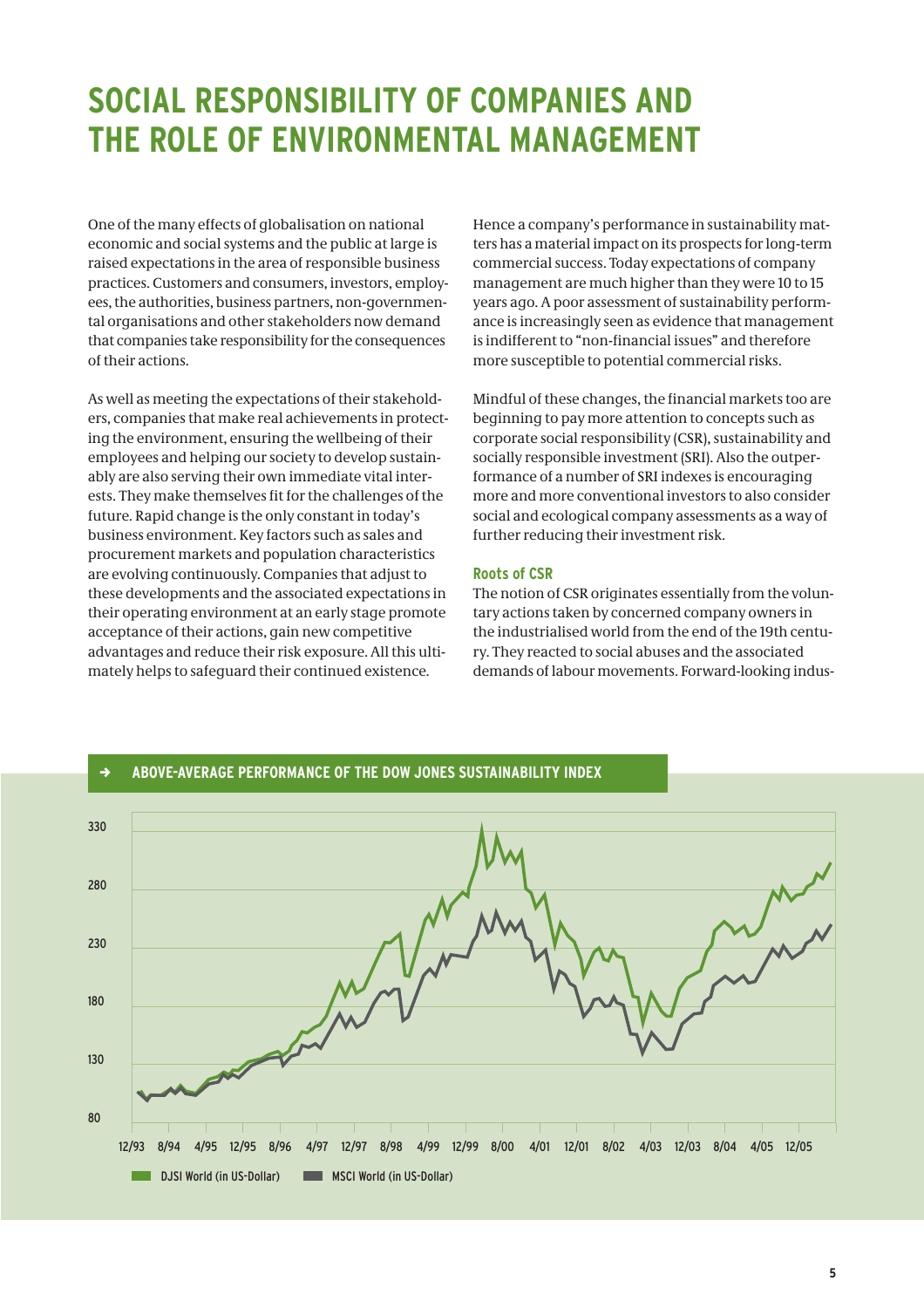trialists built homes and hospitals to improve the living conditions of their workers, in the process promoting motivation and reducing employee turnover.

In the 1980s companies in the UK began to introduce voluntary social measures following the rapid rise in unemployment triggered by the initial effects of the Thatcher government's economic policy. Rioting among unemployed youths in British cities led companies to take a closer interest in the country's social stability and to become involved in improving living conditions in their local area. Today British companies pay close attention to the needs and demands of the various different groups in society when considering their responsibilities and exploring ways to generate trust and acceptance.

### **Environmental protection and sustainability**

Protecting the environment began to emerge as one of the most pressing matters of concern to society as a whole in Germany at the end of the 1970s. The business community's response really picked up at the start of the 1990s, with large companies in particular beginning to publish voluntary environmental reports and life cycle assessments in an attempt to meet society's rising expectations.

During the 1990s more then 3000 German companies set up an environmental management system based on the European Eco-Management and Audit System (EMAS). Soon many of the country's more environmentally committed companies were attracted to the principles of sustainability as a strategy for conserving resources and safeguarding their future prospects.

#### **European view of CSR**

Recognising that for some of the world's most pressing ecological and social problems regulation is an inefficient or even wholly ineffective tool, the European Commission has increasingly sought to promote voluntary business initiative. The Commission therefore incorporated CSR into a formal new policy approach. The Commission describes CSR in its Green Paper of 2001 as a concept, "Whereby companies integrate social and environmental concerns in their business operations and in their interaction with their stakeholders on a voluntary basis".

The European Commission's view of CSR encompasses all voluntary actions through which companies contribute to sustainable development in their core business (see figure). These include first and foremost activities over and above legal requirements in the areas of

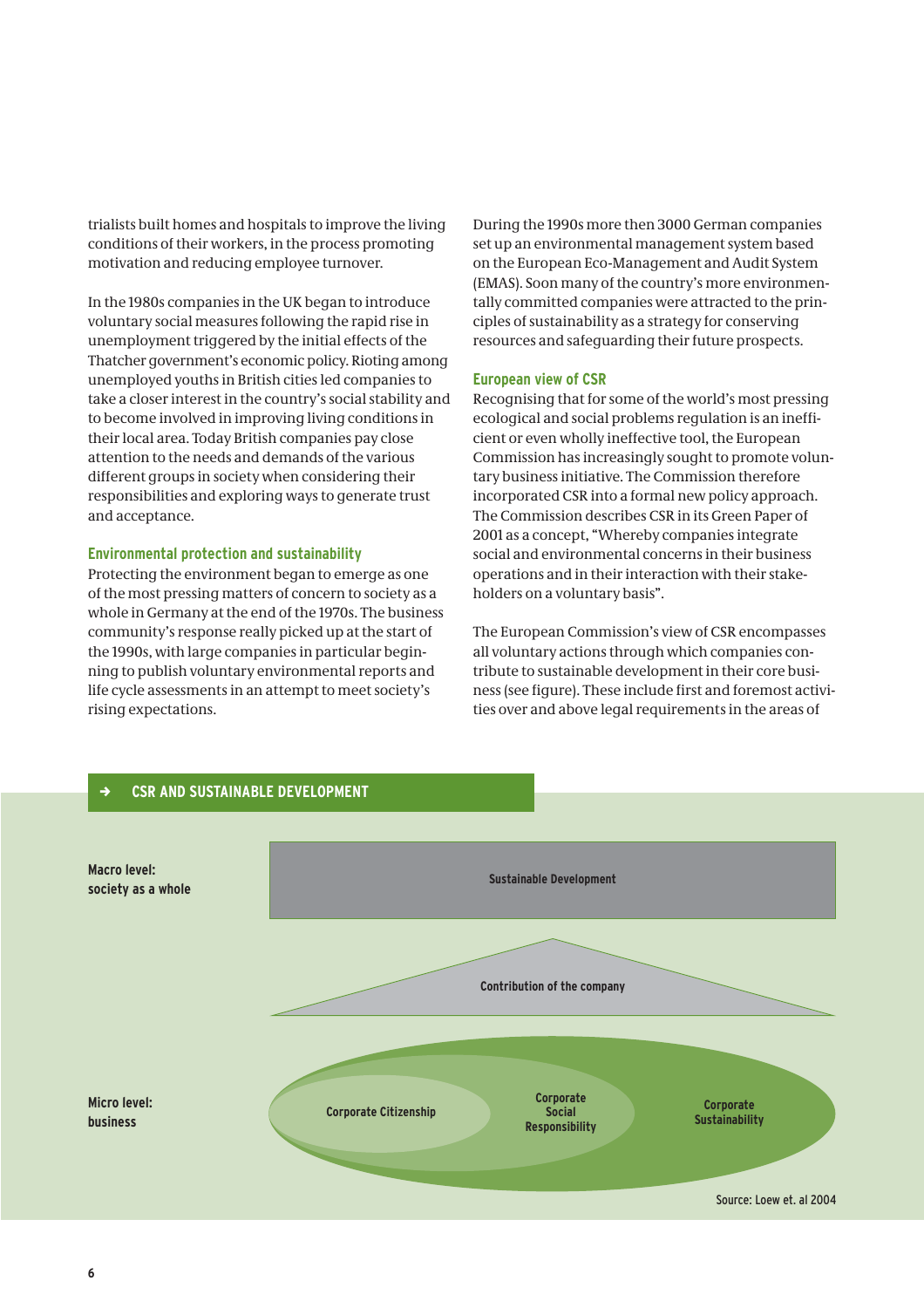# → **AREAS OF ACTION FOR CSR**



working conditions and environmental protection. In business praxis CSR thus amounts to essentially the same thing as sustainability management. CSR also includes charitable giving, sponsorship, support for not-for-profit foundations and releasing employees for voluntary work in community and social projects. Such activities, usually referred to as corporate citizenship, are part but not the core of CSR.

### **CSR in Germany**

The German Federal Government, the majority of German trade associations and the country's trade unions essentially agree with the European Commission's definition of CSR. The way that companies implement and communicate CSR in practice, however, indicates that actual understandings of the concept vary, and companies often take a selective approach that emphasises just charitable activities or working conditions in the supply chain.

This is somewhat surprising, as German companies actually measure up particularly well against the comprehensive CSR concept. Environmental protection and the country's comparatively demanding social legislation have always been key drivers of continuous improvement processes at German companies. These processes focus on the requirements of stakeholders and legislators alike. As a consequence most German companies already have the foundations for implementing a comprehensive CSR concept in place. And indeed many have already made exemplary progress.

The environmental management systems already established give companies an ideal platform from which to take up the CSR approach and integrate it into their corporate strategy. Seizing this opportunity offers a chance to stand out in the competitive international marketplace as an especially trustworthy and innovative partner.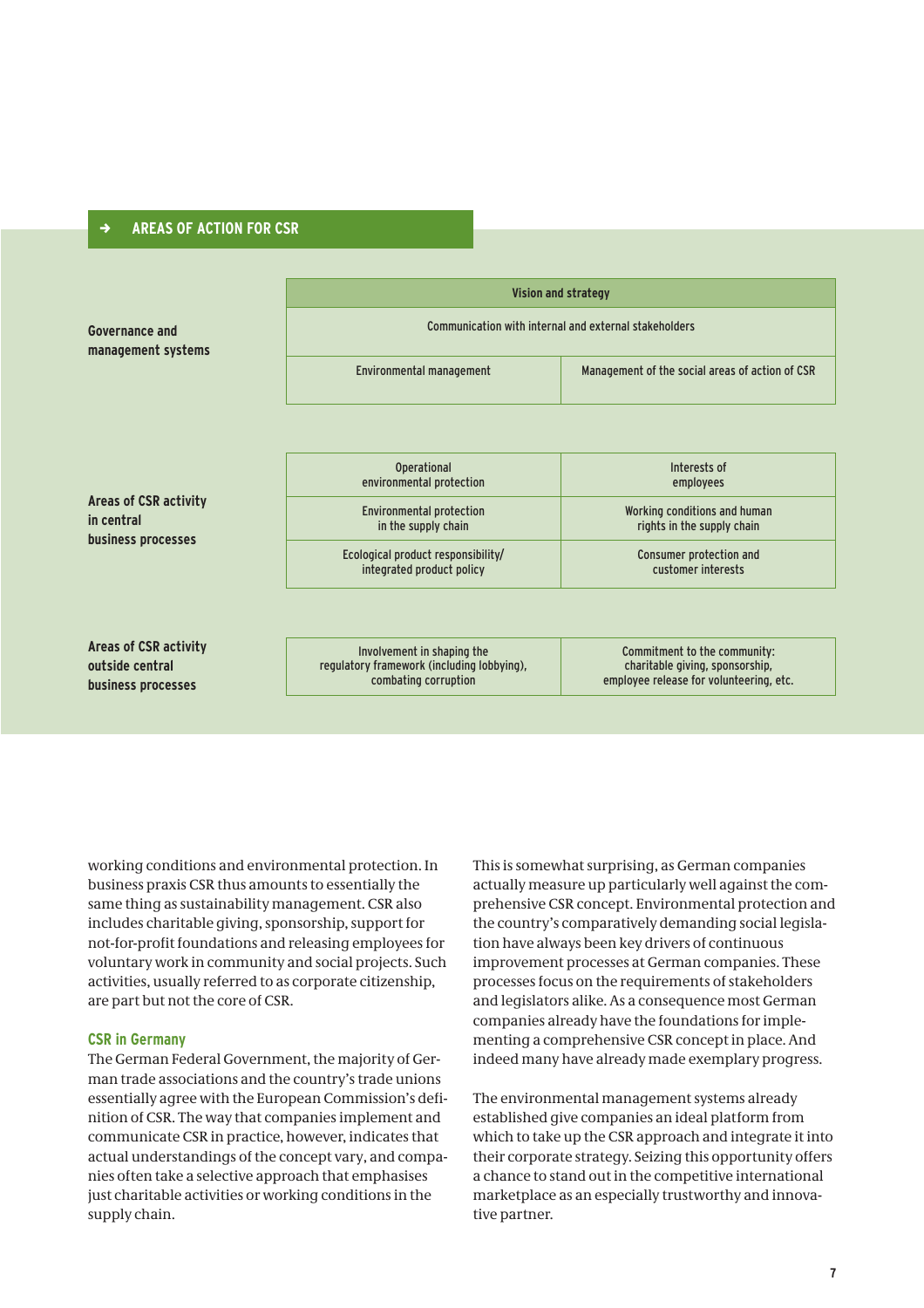

### **Areas of action for companies**

The ultimate purpose of a corporate CSR policy is to develop innovative, economically viable and precautionary solutions within core business processes to improve environmental protection and working conditions. In order to satisfy the expectations of society and to be truly credible the company-specific CSR policy must cover all areas and functions of the company. Strategic consideration of the societal role of companies can facilitate and simplify the necessary enhancements to core business processes. CSR consists essentially of

- operational environmental protection,
- taking account of employee interests,
- addressing environmental protection and humane working conditions in the supply chain,
- an integrated product policy, and
- consumer protection (see figure).

Companies may also exercise responsibility for their social and natural environment beyond their core business processes. This wider responsibility can include not just charitable and social commitments, but also contributions in the public interest to the regulatory framework, for example through constructive collaboration with the authorities on the development of laws and standards, or rigorous measures to prevent corruption and bribery.

Effective sustainable corporate management requires that the activities undertaken in the various areas of action be managed and coordinated systematically. The long-established environmental management systems, such as EMAS already provide a solid platform for this task in the area of environmental protection.

Therefore it is often the environmental department that is entrusted with coordinating CSR in a company. Some companies, on the other hand, have chosen to approach CSR from the social angle and have placed overall responsibility for coordination in the hands of the human resources department or the diversity management team.

### **Sharing responsibilities, creating obligations**

The ongoing process of economic globalisation and the emergence of new commercial and technological capabilities have shifted the balance between governments and business. Individual nation states have become less able to shape developments in the world of business, whereas companies now have more influence than ever.

Hand in hand with this new influence come new obligations. Companies now face growing pressure to commit explicitly to voluntary measures for the environment and society on top of legal requirements. They are required to accept their responsibilities beyond the factory gate and the frontiers of their home country. Only by embracing these wider responsibilities can companies help to construct a sound footing for the joint business/state activities needed to bring about the sustainable future economic and social development so essential to business and society alike.

- $\blacktriangleright$  European Multistakeholder Forum on CSR (ed.): Final Results and Recommendations (download): **http://europa.eu.int/comm/employment\_social/ soc-dial/csr/**
- $\blacktriangleright$  European Commission (ed.): Implementing the Partnership for Growth and Jobs: Making Europe a Pole of Excellence on Corporate Social Responsibility (download): **http://europa.eu.int/comm/enterprise/csr/policy.htm**
- Loew. T.; Ankele, K.; Braun, S.; Clausen, J.: Significance of the CSR Debate for Sustainability and the Requirements for Companies, Berlin, Münster (download): **www.4sustainability.org**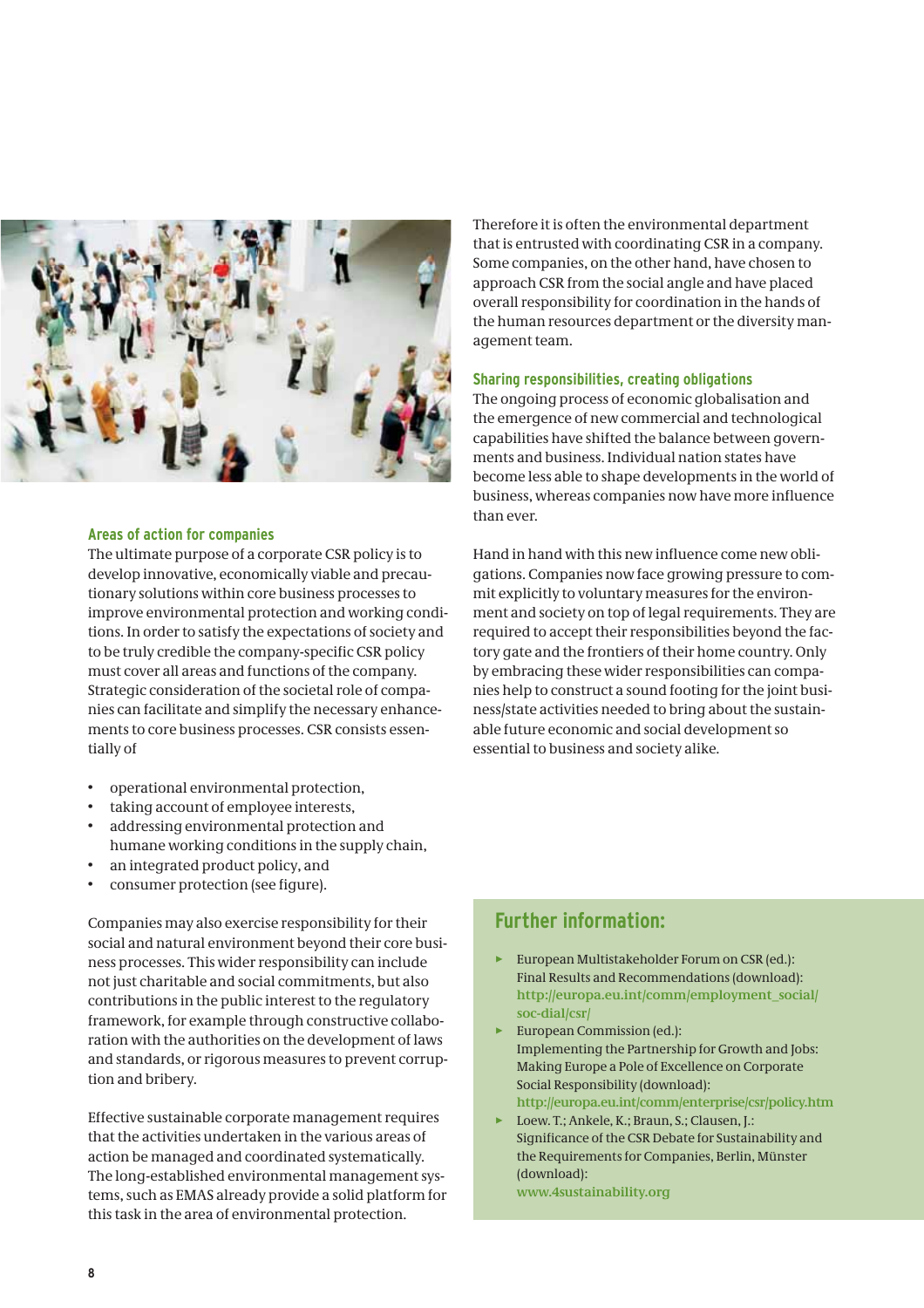# **OBSERVING STRINGENT PRINCIPLES**

Companies wishing to sign up to a set of principles or guidelines for societal responsibility already have quite a few options, including the ten principles of the UN Global Compact and the Global Sullivan Principles. Recognition under these two agreements is open to any company worldwide. There are also sector- or country-specific principles such as the chemical industry's Responsible Care principles and the CSR guidelines of the Austrian business community.

### **The OECD Guidelines for Multinational Enterprises**

The most elaborated and comprehensive set of principles available are the Guidelines for Multinational Enterprises published by the Organization for Economic Co-operation and Development (OECD). Updated in 2000, the Guidelines contain recommendations concerning companies' central areas of responsibility.



### **A binding and reliable framework**

The OECD Guidelines differ from other specifications such as the Global Compact principles in that they provide significantly more detail and include suggestions regarding practical implementation. Recognised by all 30 OECD member states and by – at the last count – nine non-member states, the OECD Guidelines represent the only comprehensive multilateral code of conduct for responsible business. Germany, in common with the other OECD states, has given a formal undertaking to support and promote the Guidelines.

# **Content of the OECD Guidelines for Multinational Enterprises**

- 3 **General policies**: sustainable development, respect for human rights, encouragement of local capacity building, etc.
- 3 **Disclosure**: publication of an annual report, disclosure of information about social and environmental issues, etc.
- 3 **Employment and industrial relations**: compliance with the principal standards for working conditions issued by the International Labour Organization (ILO), etc.
- 3 **Environment**: establishment of environmental management systems, assured transparent environmental reporting, adoption of a precautionary approach, etc.
- 3 **Combating bribery**: rejection of bribes, transparency concerning measures to combat bribery, etc.
- 3 **Consumer interests**: ensuring fair business, marketing and advertising practices and the safety and quality of goods and services, etc.
- 3 **Science and technology**: protection of intellectual property rights, transfer of know-how
- 3 **Competition**: compliance with the rules of fair competition, avoidance of anti-competitive agreements, etc.
- 3 **Taxation**: contribution to the public finances of host countries, compliance with tax law, etc. (download): **www.oecd.org/env/investment**

Official recognition at government level and the possibility of recourse to national contact points in the event of infringements make the Guidelines considerably more authoritative than most other sets of principles. The national contact points, in most countries based in the ministry responsible for economic policy, provide impartial mediation in conflicts between business and non-governmental organisations.

### **A practical aid for CSR management**

No company has any obligation to sign up to the OECD Guidelines, and their explicit emphasis on multinational enterprises means that they are still largely unknown among small and midsize enterprises and companies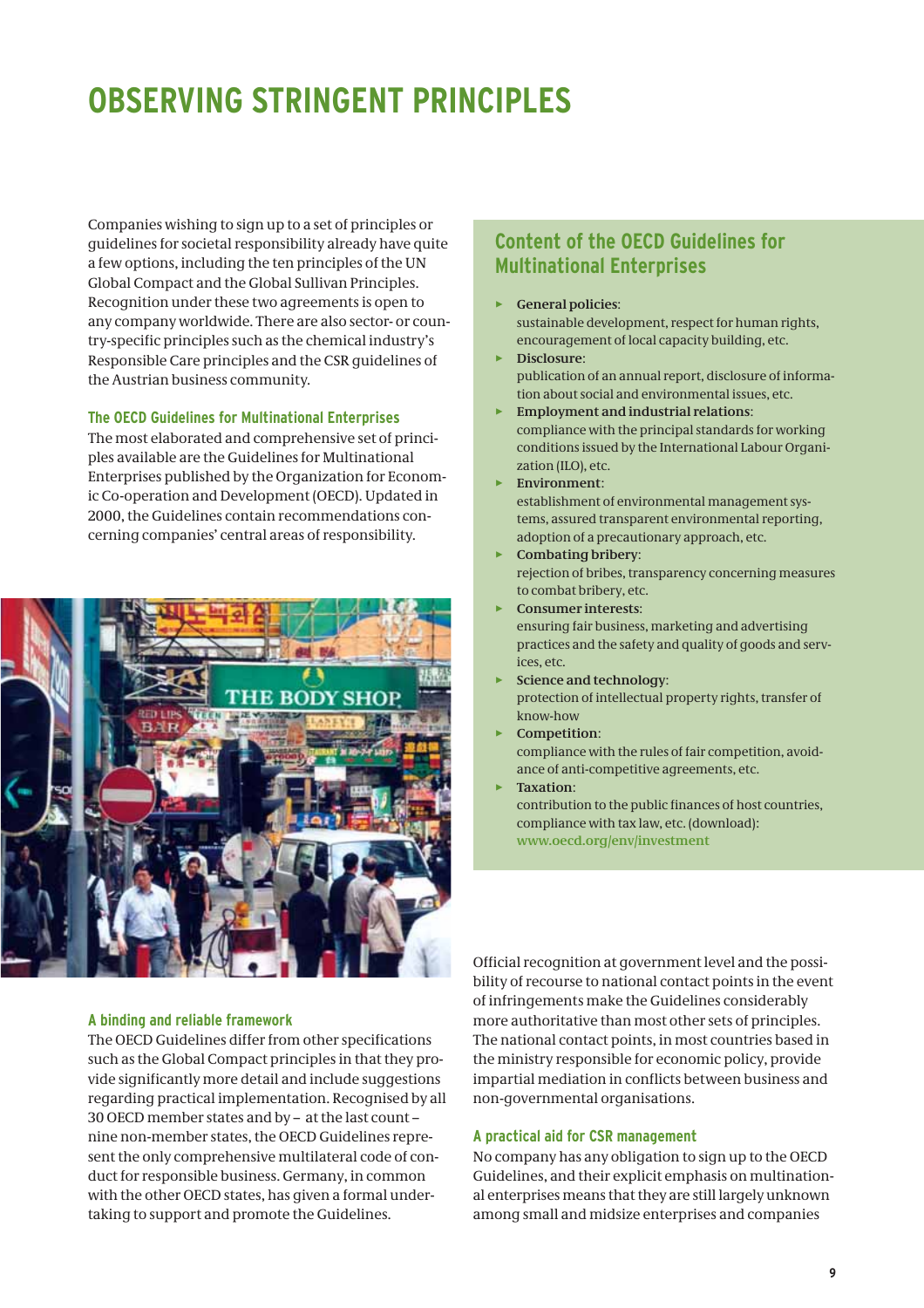# , **RECOGNITION OF THE OECD GUIDELINES FOR MULTINATIONAL ENTERPRISES**



that focus on the domestic market. Nevertheless they can be useful to smaller companies wishing to introduce CSR strategies. Many such companies will find that they already meet the demanding but entirely realistic requirements: after all, preventing discrimination, corruption and anticompetitive practices, setting up a rigorous environmental management system, such as EMAS, and reducing environmental impact are cornerstones of responsible management.

# **The OECD Guidelines as a minimum standard**

Companies that take their social responsibilities seriously ought to adopt the OECD Guidelines as the minimum standard for their operations and make this commitment clear to their stakeholders. This in no way limits companies in setting their own priorities when developing their specific approach to CSR.

- 3 Global Compact: **www.globalcompact.org**  3 Global Sullivan Principles:
- **www.globalsullivanprinciples.org**
- 3 Chemical industry Responsible Care initiative: **www.responsiblecare.org**
- CSR guidelines of the Austrian business community: **www.respact.at**
- $\blacktriangleright$  Environment and the OECD Guidelines for Multinational Enterprises: **www.oecd.org/daf/investment/guidelines**
- $\triangleright$  OECD: Environment and the OECD Guidelines for Multinational Enterprises: Corporate Tools and Approaches (download): **www.oecd.org/env/investment**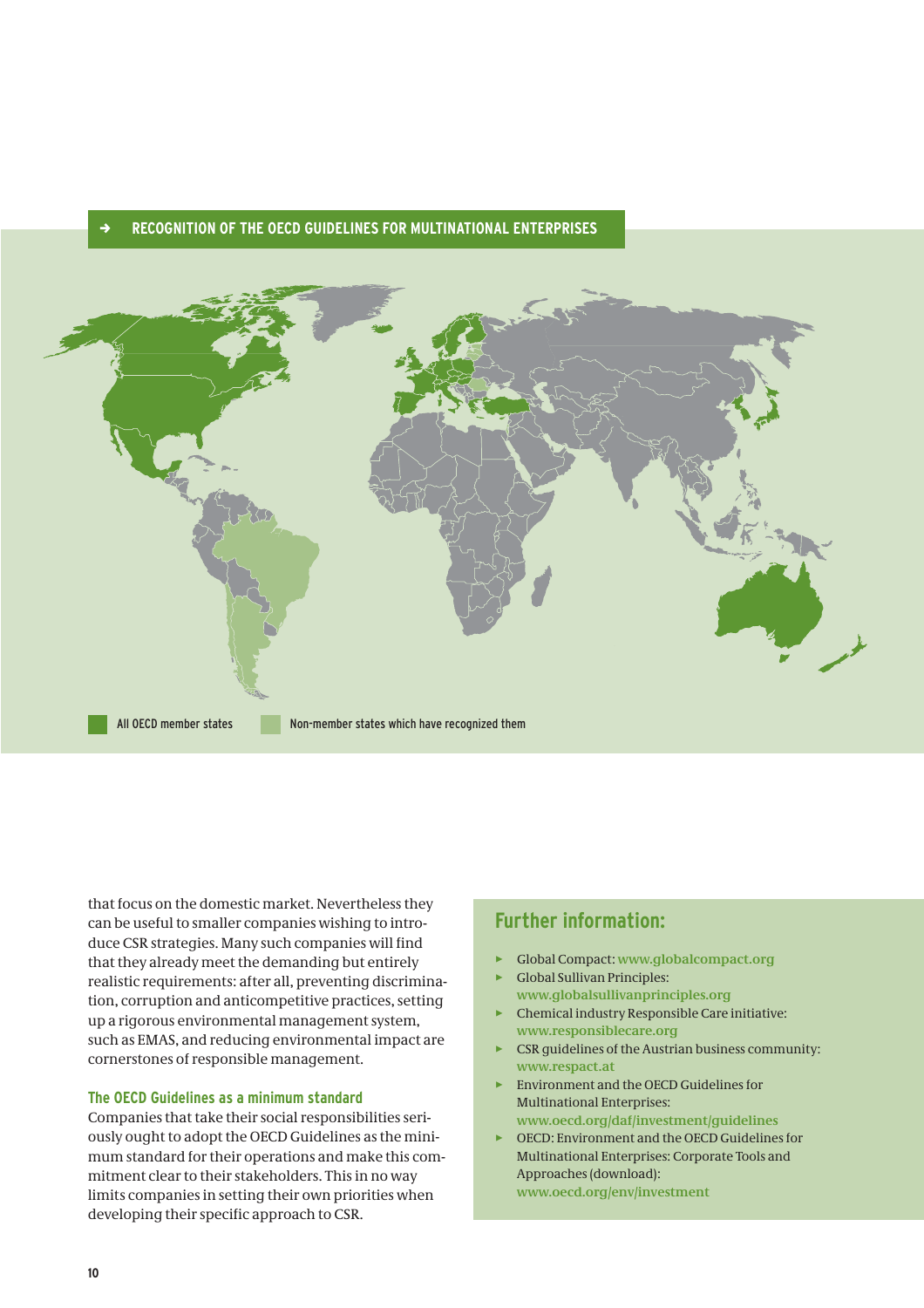# **DESIGNING CSR MANAGEMENT**

The clear and lasting commitment of senior management is essential for a demanding CSR performance. Its commitment also determines how consistently the necessary organisational structure is realised.

### **Establishment within the organisation**

CSR is a genuinely interdisciplinary issue with implications for a number of different areas of action and hence for a range of different corporate organisational units (human resources, purchasing, production, etc.). This means that it can only be integrated into a company's core business processes effectively if the units concerned support and endorse the measures planned. Responsibility for the central coordination of CSR tasks usually rests with a CSR (or sustainability) department and an interdisciplinary body (for example a sustainability council or CR committee) staffed by representatives from different parts of the company and/or subsidiary companies. Coordination will be most efficient if a specific contact person is clearly nominated for each area of the company and, where applicable, each subsidiary company. The existing environmental management system should be incorporated as a central pillar of the coordinating structure.

The most reliable way to establish CSR firmly in the management of large companies is to assign overall responsibility for CSR to a single member of the board. This provides the coordinating CSR department with direct access to the company's senior management and speeds up operational decision-making.

### **Creating principles and a program**

A company must integrate specific and binding environmental, social and ethical values into its strategy and objectives if it is to achieve anything beyond image polishing and reputation management. These values are best integrated by drawing up a corresponding set of principles or adding them to the company's existing corporate principles. This act helps to establish CSR in the organisation, as the process of agreeing companyspecific CSR values usually triggers intensive discussion across the relevant levels of management and raises awareness among all of those involved.

A CSR program with concrete objectives and measures is an essential precursor to the initiation and maintenance of continuous improvement processes. An agreed program serves as an important coordination tool for the company's CSR managers. It also helps to ensure right across the organisation that good intentions are not snuffed out by the pressures of day to day business.

An ambitious CSR program, moreover, sends the strongest possible message to employees, shareholders, customers and critical stakeholder groups that the company takes its duties to the environment and society seriously. Once the CSR principles and program are in place, a suitable monitoring system needs to be established to make sure they are implemented as envisaged. This voluntary approach to self- and external supervision has proved to be effective in practice and also encourages organisational learning processes.

# **Organising CSR and involving employee representatives**

Ideally, socially and environmentally responsible decision-making should be integrated into business processes in a way that allows the company not only to avoid risks, but also to seize the available opportunities for sustainable development, and this means managing CSR requirements systematically. It is not enough simply to put the relevant organisational workflows in place: companies must be prepared to provide the necessary personnel and resources as well.

Environmental management fulfils a similar interdisciplinary function to CSR, so developing a CSR organisation out of the existing environmental management system can be a good option for companies with corresponding environmental concerns. The European Eco-Management and Audit Scheme (EMAS) is a particularly suitable vehicle for this.

The employment conditions of a company's own workforce and, increasingly, of their suppliers' workers, represent one of the most important areas of CSR activity. Along with specialists from the human resources departments, employee representatives are the "natural" experts in this field, and should thus be brought into employee-related CSR projects.

- ▶ Loew, T.; Braun, S.: Organisatorische Umsetzung von CSR. Vom Umweltmanagementsystem zur Sustainable Corporate Governance? (Organisational implementation of CSR: From environmental management system to Sustainable Corporate Governance?) (download): **www.4sustainability.org**
- $\triangleright$  VDI Guideline: Sustainable management in small and medium-sized enterprises; Guidance notes for sustainable management Available for purchase from: **www.vdi.de**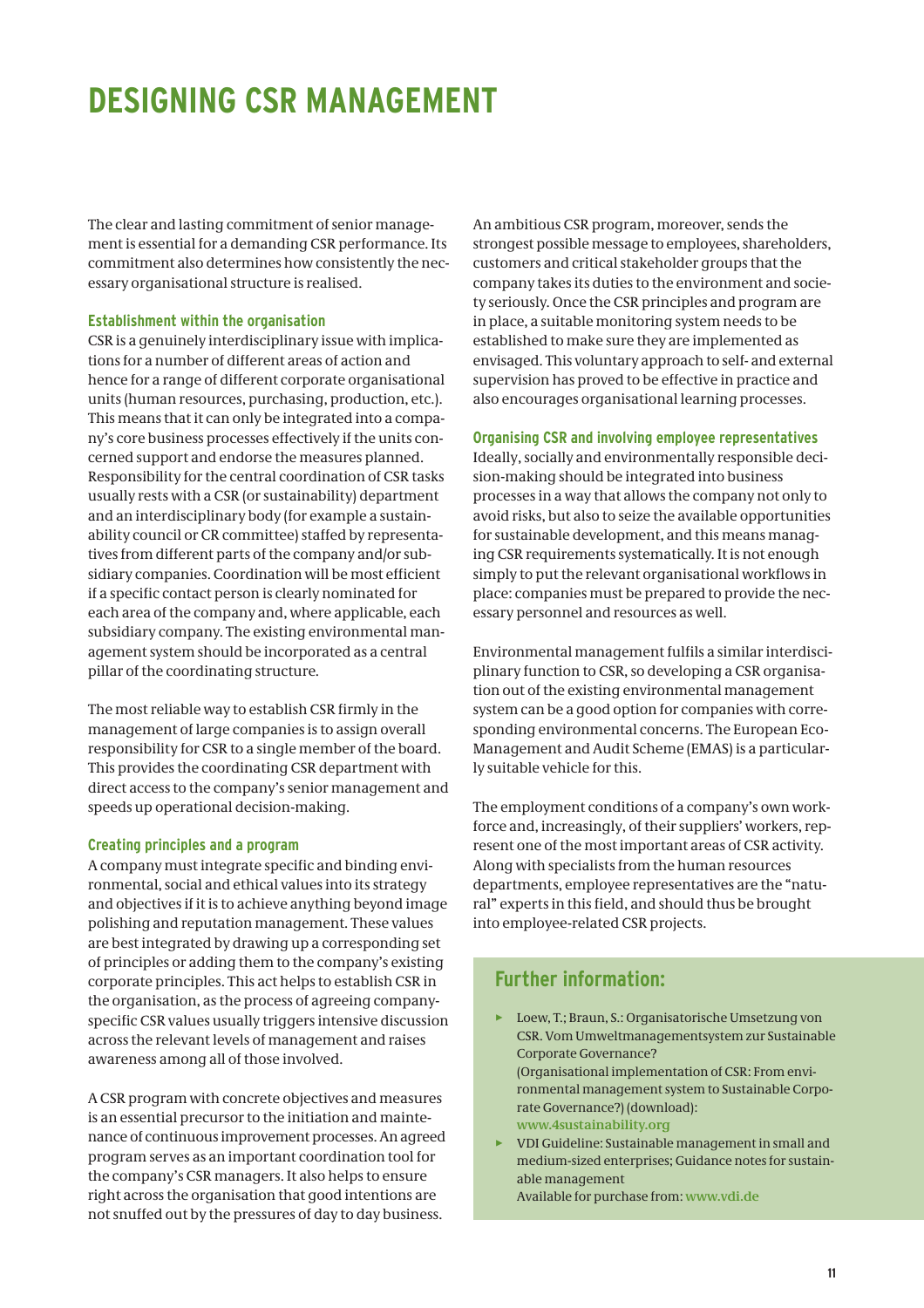# **OPERATING RESPONSIBLY ALONG THE SUPPLY CHAIN**

Ecologically and socially reprehensible practices in the supply chains of the retail sector and major industrial companies are nothing new: the use of child labour in rug manufacturing, unsustainable logging of ecologically valuable forests and unfair pay in tea, coffee and cocoa production and the clothing industry, for example, have all been acknowledged for some time.

But the intense competition triggered by the globalisation of markets has placed companies under greater commercial pressure than ever. Concerned at the prospect of companies trying to improve their own outlook at the expense of those least able to defend themselves, non-governmental organisations and critical customers have responded by urging large corporations in particular to recognise their responsibilities throughout the supply chain. Accordingly companies are increasingly expected to ensure that working conditions for employees or sub-contractors are humane and that no serious harm is caused to the environment. Progress has been made in a number of sectors including the textile and paper products industries, usually triggered by the campaigns of non-governmental organisations. These sectors have now adopted approaches to improve working conditions and environmental protection in the supply chain.

The profile of supply chain management as a business concept has risen steadily over the same period. Companies, especially the major branded goods manufacturers, now recognise the potential threat to their reputation posed by campaigns of non-governmental organisations. Therefore they are beginning to analyse their supply chains for ethical and environmental shortcomings and protect themselves by extending their responsible approach to suppliers. Significantly, these activities can help to avert traditional business risks such as supplier and financial risks.

# **Codes of conduct and their limitations**

At the heart of most CSR solutions sits a code of conduct. Some companies first developed their own code of conduct to be applied within their own operations. They later extended it to their suppliers. In some sectors codes of conduct specifically for application to the supply chain are developed. The Round Table Codes of Conduct initiated by the German Federal Ministry for Economic Cooperation and Development (BMZ) has elaborated a guideline to help business to draft supplier codes of conduct. It is not sufficient, however, merely to publish a code of conduct: implementation of the code over the long term must be assured if it is to prove

effective. Some companies integrate requirements relating to the code of conduct into their standard supplier quality audits. Others have set up separate audit teams especially for this purpose or engage external auditors.

The first really cogent business model was developed by the Foreign Trade Association of German Retailers (AVE) in collaboration with a number of companies from the sector. The model is based on a common code of conduct, and compliance has been verified since 2003 by jointly funded teams of auditors. The AVE's solution has been proved to be efficient in a number of respects. Therefore it has now been transformed into the international Business Social Compliance Initiative (BSCI).

### **The advantage of sector solutions**

Similar effective solutions developed to meet the specific requirements of a particular business ought also to be sought in other sectors. However this should not dissuade a company from developing its own approach if there is no sign of agreement in its sector.

### **Making a contribution to global governance**

Compliance with the conditions defined by the ILO and with environmental standards is of course primarily the responsibility of the individual suppliers in the countries concerned. Corresponding laws already exist in a great many cases, but the relevant authorities often fail to provide adequate enforcement. This creates an intolerable situation for international companies, not least because of the risks to which it exposes them. Therefore they should have a strong incentive to push, together with governments and international institutions like the United Nations, for improvements such as more rigorous compliance and improved law enforcement in the countries concerned.

- Round Table Codes of Conduct (ed.): Codes of Conduct on Social Standards (download): **www.coc-runder-tisch.de**
- **DETE: Loew, T.: CSR in der Supply Chain. Herausforderungen** und Ansatzpunkte für Unternehmen (CSR in the Supply Chain: Challenges and Starting-Points for Companies) (download): **www.4sustainability.org**
- $\blacktriangleright$  Business Social Compliance Initiative: **www.bsci-eu.org**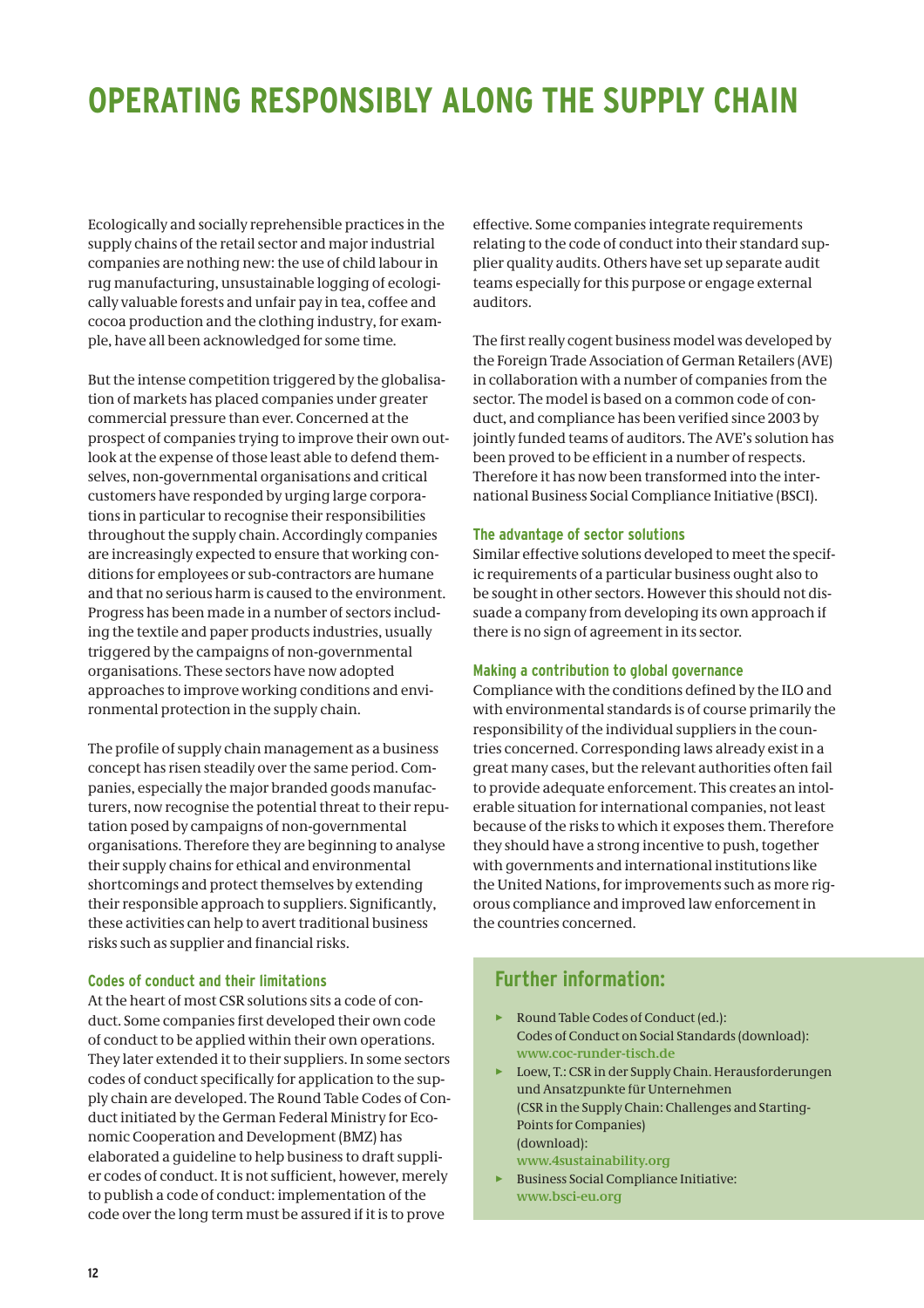# **BUILDING TRUST THROUGH COMMUNICATION**

A host of large companies publish regular reports about their impact on the environment and society and their associated activities to improve performance. The titles given to these publications vary. Some call them "sustainability report", some "corporate responsibility report" and some "environmental" or "social report". But they all serve essentially the same purpose, namely to enhance public confidence in the business activities of the company by providing a regular supply of comprehensive and transparent information. Even some small and medium sized companies publish regular environmental statements or sometimes full sustainability reports.

### **Dialog with stakeholders**

A company's stakeholders have high expectations regarding its ecological and social responsibilities. Hence CSR management must provide consistent processes to bring business operations in line with both external requirements and its internal policies. The purpose of reporting is to make the consistency of measures and their results transparent to the stakeholder groups. To achieve credibility, reporting must be of a high standard and must tackle the primary areas of concern of the relevant stakeholders.

Clearly a company must understand the concerns of its stakeholders if it is to produce satisfactory reports. This means entering into a more intensive dialog with stakeholders. Companies should canvass and evaluate stakeholder requirements regularly to identify any areas in need of attention. Increased awareness of external perspectives when refining the corporate strategy can help a company to recognise risks and opportunities at an early stage too. A similar effect occurs when writing a report: the necessary analysis of the CSR performance usually highlights shortcomings and inspires improvements.

# **Reporting requirements**

The Global Reporting Initiative (GRI) has developed guidelines for the preparation of CSR and sustainability reports that have already been used by numerous major companies around the world. Germany's future e.V. and Institute for Ecological Economy Research (IÖW) have also set out requirements for good CSR and sustainability reports. Their requirements are used for compiling report rankings. Both sets of requirements constitute a recognised and necessary yardstick for reporting. They cover large parts of the OECD Guidelines as well as the CSR areas of action introduced in the first chapter. Companies that draw up their reports in

line with these two sets of requirements achieve greater credibility in the public eye, and, thanks to the demanding and systematic procedure involved, also realise internal improvements for their organisation.

### **Capital market – a key target group**

Analysts and investors have become an important target group and now demand detailed information from companies concerning their performance on sustainability matters. They have recognised that sustainability management can do much to minimise risks and increasingly refer to ecological, social and ethical factors when issuing investment recommendations. Companies that have integrated CSR systematically in their management and that can rely on their well developed sustainability reporting system are able to respond faster and more impressively when such queries are received by their investor relations department.

### **Presenting achievements and providing transparency**

Almost two thirds of Germany's 150 largest companies still provide no information about their environmental and social footprint. However, if a large company with thousands of employees, numerous sites and a high throughput of resources wants to take its responsibility to the environment and society seriously it should make its CSR performance transparent and not fear comparisons with others. Regular, comprehensive and thorough sustainability reports are the core of serious CSR communication.

- $\blacktriangleright$  Global Reporting Initiative (ed.): G3 Sustainability Reporting Guidelines (download): **www.globalreporting.org**
- $\blacktriangleright$  future e.V., IÖW (eds.): Kriterien und Bewertungsskala zur Beurteilung von Nachhaltigkeitsberichten (Criteria and rating scales for use in evaluating sustainability reports) (download): **www.ranking-nachhaltigkeitsberichte.de**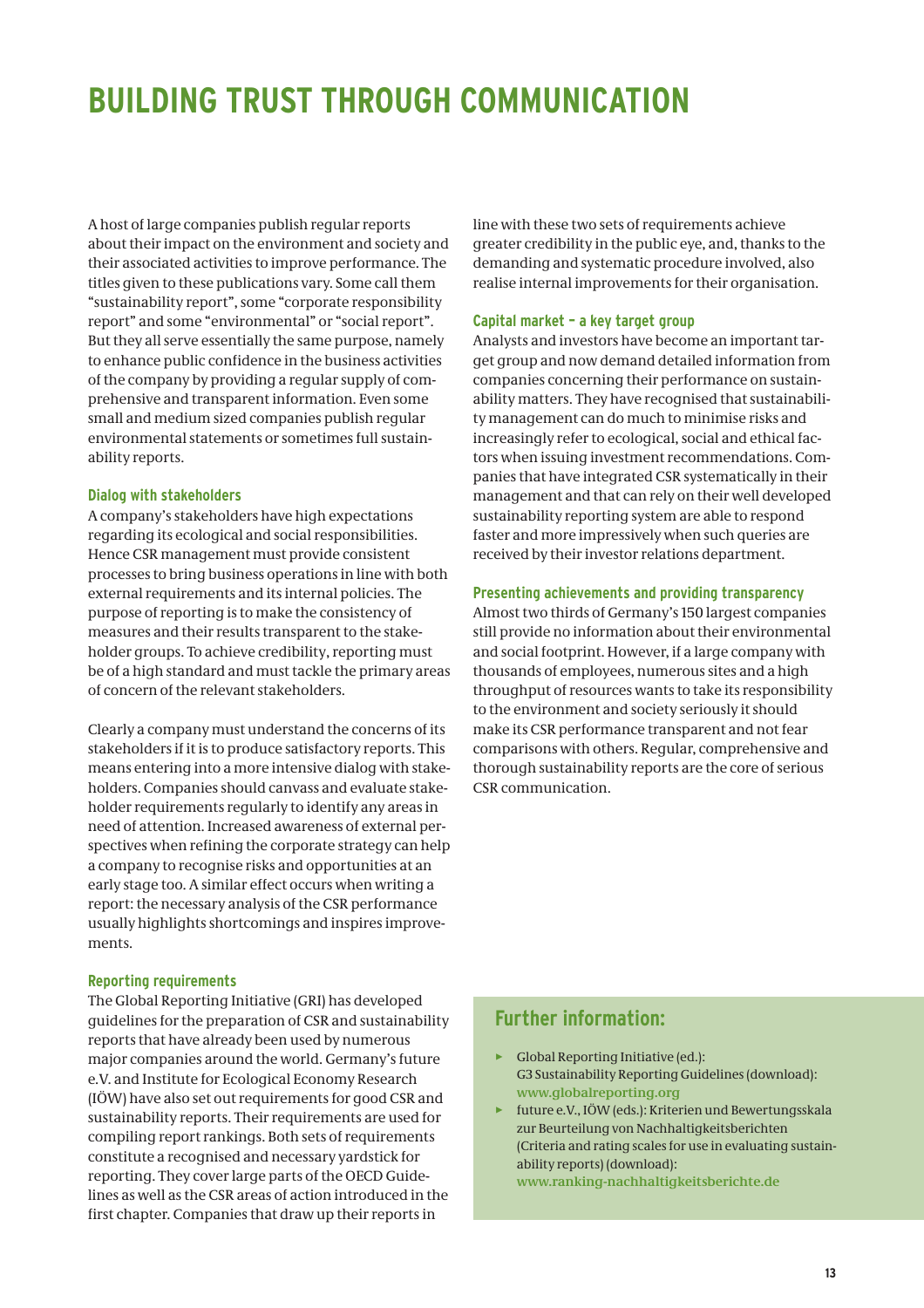# **CONCLUSIONS**

Globalisation has increased the influence of companies on the development of national economies while at the same time the capacity of national governments to shape development is declining. Therefore, public pressure on companies to ensure that they act in a responsible manner is increasing.

The political community sees the CSR concept as a way to encourage and assist business to take on this challenge. CSR, furthermore, can do much to help a company boost its long-term competitiveness and already is a vital element of "good corporate governance".

In principle, embracing CSR does not necessarily entail new or additional duties for companies, as CSR essentially builds on existing concepts of responsible business behaviour such as sustainability management, environmental management and integrated product policy.

The key factors are as follows:

- Although CSR centres on voluntary measures, this does not mean that it is arbitrary and aimless – indeed it is very much in the company's own interests to make sure that its CSR policy is credible and effective.
- CSR needs to be established strategically within the organisation and incorporated into a systematic management regime so that opportunities can be exploited and risks avoided.
- Companies must realise that it is in their own interest to establish a CSR system that tackles the ecological and social issues in their core business processes and helps to generate solutions.

Even though the discussion of the CSR concept is currently limited predominantly to large companies it also has much to offer small and medium-sized companies. They can consider the ideas and suggestions put forward by CSR concepts and adjust them to their own requirements.

The European Eco-Management and Audit Scheme (EMAS) can serve as a suitable platform for systematic CSR management. Systematic programs with targets and measures, guidelines and internal and external audits are becoming increasingly significant when judging the efficiency and credibility of commercial activities.

All companies are recommended to pay more attention to the OECD Guidelines. These principles, which unfortunately are neglected all too often in the business community at the moment, provide a reliable and valuable framework for thorough CSR management.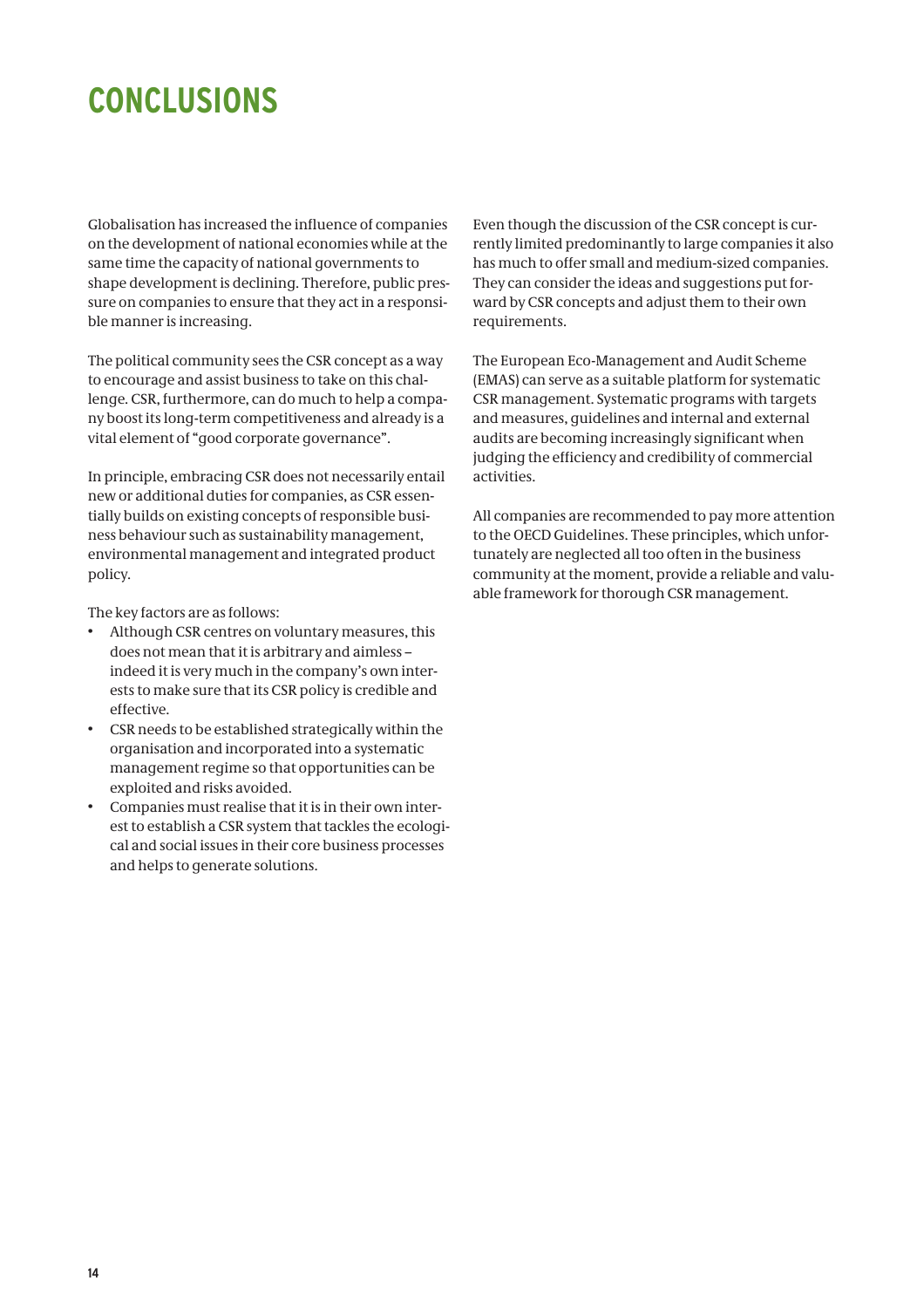